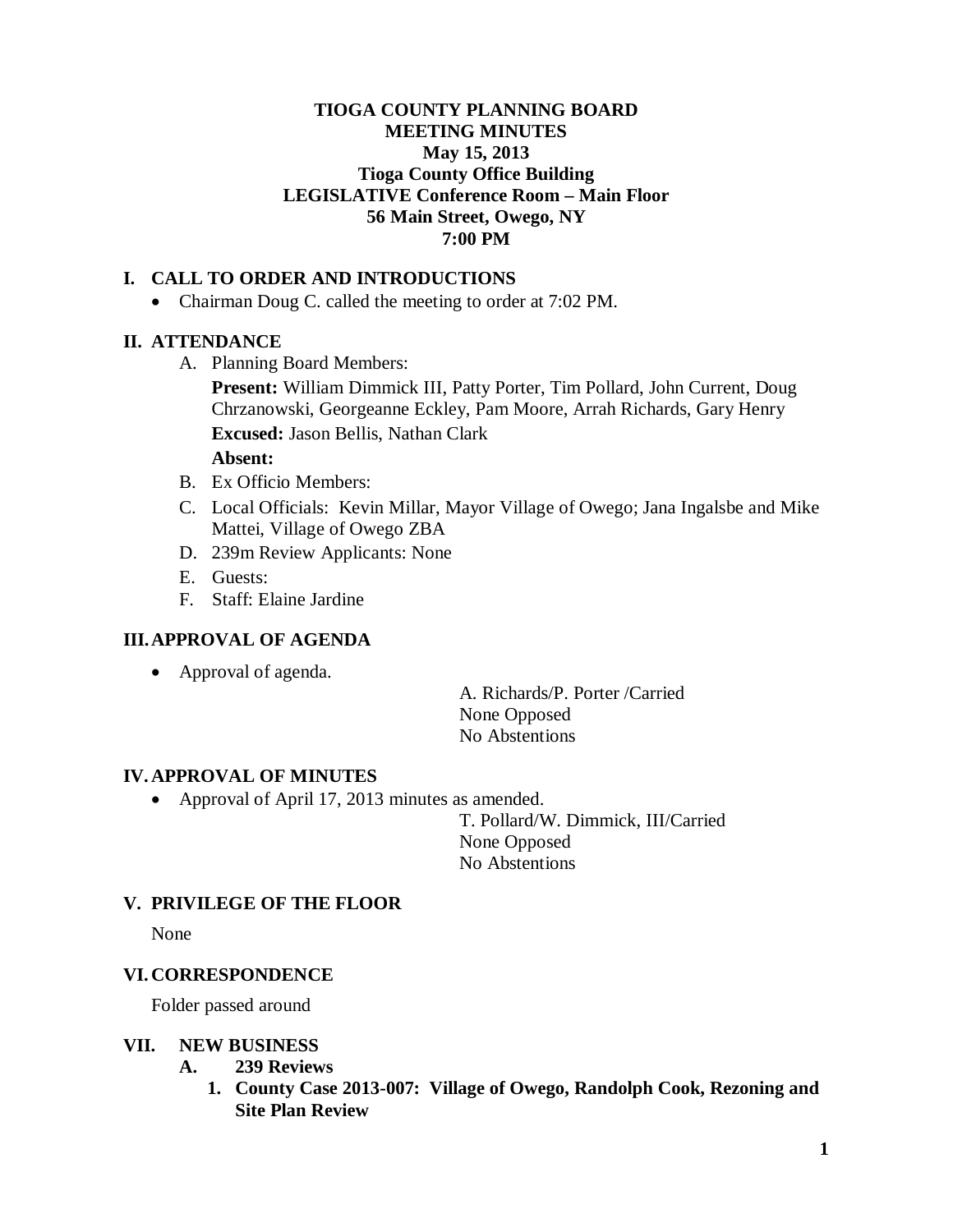The applicant is requesting to rezone his property from Residential (R2) to Business (B).

Once rezoning is granted the applicant wishes to utilize this former doctors' office as a retail store to sell re-packaged bulk dry goods and foods, health foods, and Pride of NY products.

Hours of operation will be Monday – Friday 9:00 AM – 6:00 PM and Saturday 9:00 AM  $-$  4:00 PM. Applicant anticipates 2  $-$  4 part-time employees depending on the season. The current parking lot has a capacity of 30+ cars, plenty for the small amount of customers and vehicle trips typically associated with this type of business.

The property is pending purchase right now, dependent on the outcome of these requests. The new owner will then establish and operate this retail store.

The neighborhood contains several residences and a commercial use.

Rezoning this parcel is appropriate since the two parcels to the east are already zoned business. But further rezoning to the west is not recommended to retain the integrity of the remaining residential neighborhood along this strip of Route 17C. The site plan meets all the requirements of the Village of Owego Zoning ordinance and the use is of an appropriate low-intensity commercial, similar to the previous doctor office which existed for decades without problems.

Staff recommends approval of the rezoning and site plan review.

**Q. A. Richards** – Will deliveries be done by truck? **A. E. Jardine** – Unsure, this specific information was not provided. It can be added as a condition that the local Village of Owego Boards address delivery method to ensure that deliveries are made in appropriately sized vehicles, not tractor trailers, to avoid traffic impacts. All members agreed by consensus.

**Q. T. Pollard. –** Is this the same owner as the one close to the Barleycorn that we reviewed a few months ago? **A. E. Jardine –** No, that was the Brown's and they were selling health supplements, not dry bulk goods or health foods.

#### **Motion to recommend approval of the rezoning.**

| G. Henry/P. Porter/ Carried |                                 |
|-----------------------------|---------------------------------|
| Yes                         | x                               |
| No.                         | 0                               |
|                             | <b>Abstention</b> 1 (G. Eckley) |

**Motion to recommend approval of the site plan review.**

| G. Henry/P. Porter/Carried |   |
|----------------------------|---|
| Yes                        | Q |
| N <sub>0</sub>             | 0 |
| <b>Abstention</b>          | o |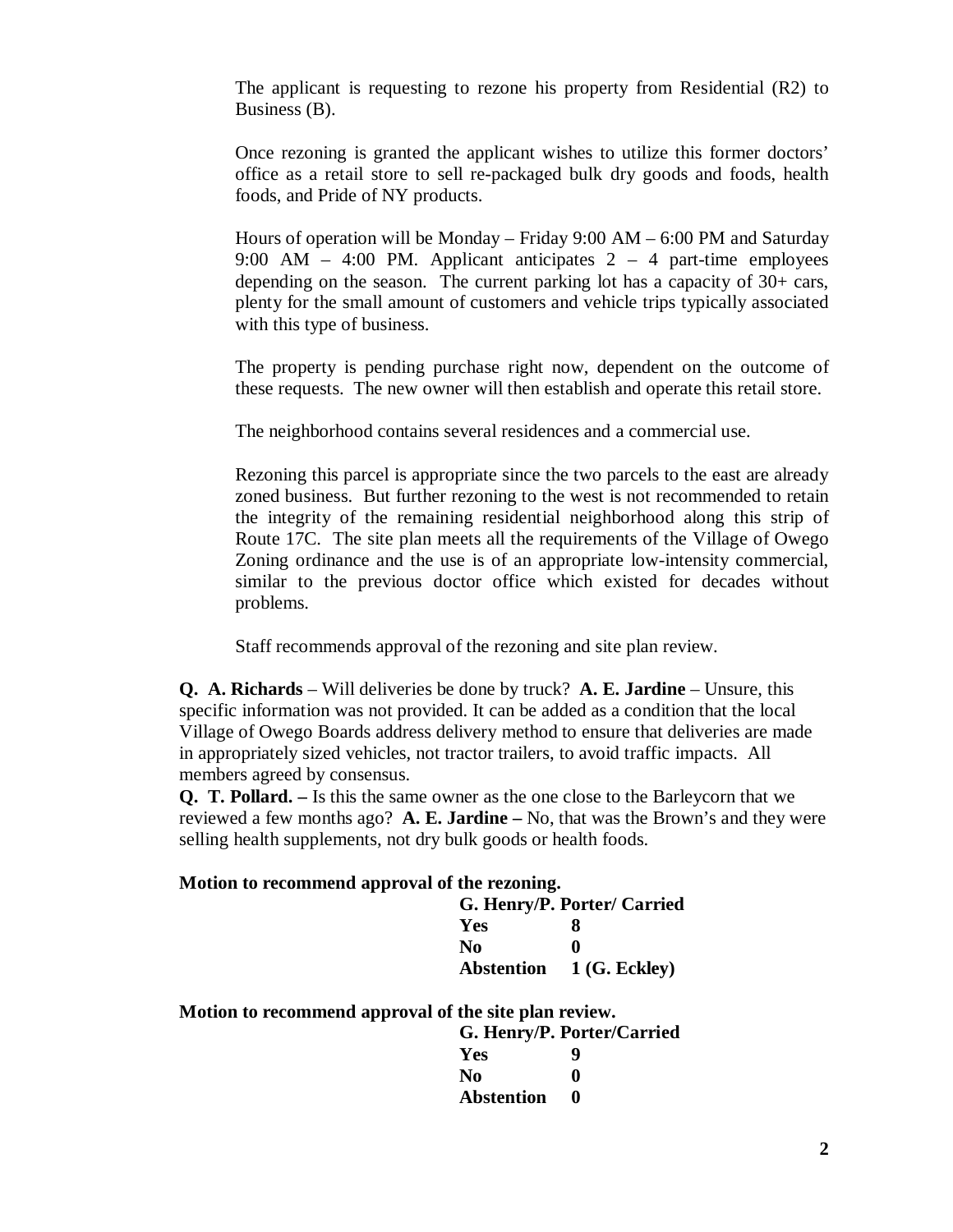# **VIII. REPORTS**

- A. Local Bits and Pieces
	- 1. Town of Candor G. Henry
		- Town is constructing an addition to the highway barn as well a salt storage facility.
		- Critical Environmental Area to protect the Village wellhead still in development.
		- Town Board has noise ordinance and Planning Board is developing light ordinance.
	- 2. Town of Nichols P. Porter
		- Nothing to report.
	- 3. Town of Berkshire T. Pollard
		- Construction of new fire station is progressing.
		- **Updating Consolidated Plan**
	- 4. Town of Tioga D. Chrzanowski
		- No report.
	- 5. Village of Waverly W. Dimmick III
		- No report.
	- 6. Village of Owego G. Eckley
		- No report.
	- 7. Town of Newark Valley vacant
	- 8. Town of Richford vacant
	- 9. Town of Owego J. Current
		- No report.
	- 10. Town of Barton A. Richards
		- Wilcox Estates, a 32-lot subdivision off State Route 434 near Circle Drive, is finally under construction.
	- 11. Spencer N. Clark
		- Not in attendance.
- B. **Staff Report** *March 2013 sent in mailing.* E. Jardine updated TCPB on status of recruitment process for new EDP Director.

## **IX. OLD BUSINESS**

A. Please complete and submit your Ethics and Financial Disclosure Affidavit if you haven't done so already. They are past due.